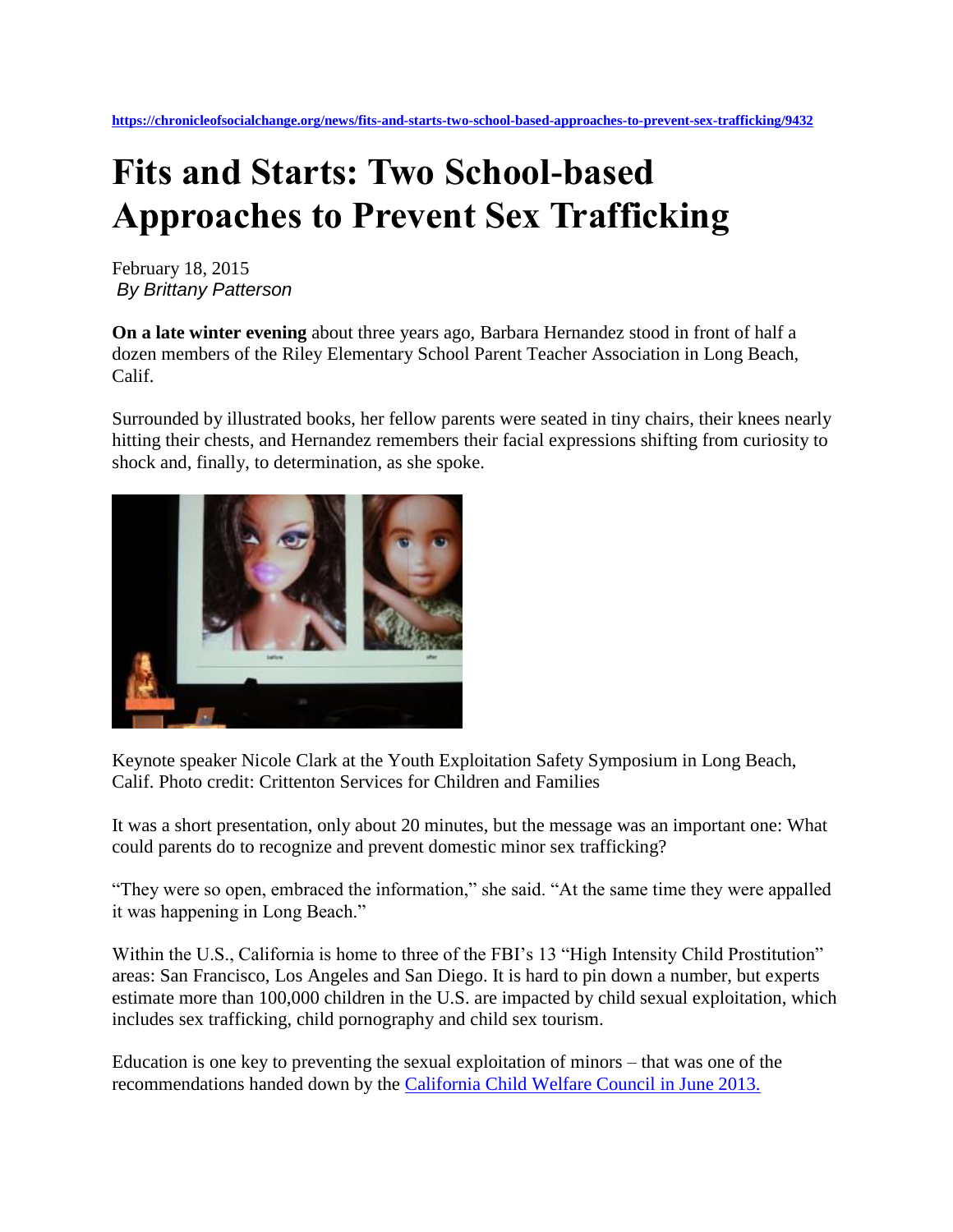With varying degrees of success, two cities in California – Long Beach and Oakland – have leveraged local school districts to bring the commercial sexual exploitation of children, or CSEC, to the attention of the very students who could find themselves most vulnerable.

The adage 'it's easier said than done' certainly applies in this case. It is not as simple as teaching parents and students about the commercial sexual exploitation of minors. Curriculum is scarce, and perhaps more problematic is the understandable reluctance of administrators to acknowledge the need to present information about this traumatic crime.

More than two years after the Child Welfare recommendations were released, Oakland Unified School District is still struggling to implement a trafficking prevention program to more than 2,500 seventh grade girls, despite widespread praise for the program and a recently renewed contract.

## **Despite promise, program stalls in Oakland**

It is estimated that [100 children are sold for sex in Oakland](http://www.westcoastcc.org/wp-content/uploads/2012/05/WCC_SEM_Needs-and-Strengths_FINAL.pdf) each night, according to West Coast Children's Clinic, a leading provider of mental health services to children and youth who have spent time on International Boulevard, which has been notoriously dubbed "the track."

In May 2012, the Alameda County Board of Supervisors allocated \$60,000 to Love Never Fails, a non-profit dedicated to the prevention, rehabilitation and education of youth involved in human trafficking. [A small part of that grant money](http://www.acgov.org/board/bos_calendar/documents/DocsAgendaReg_07_24_12/GENERAL%20ADMINISTRATION/Regular%20Calendar/Miley_Love_Never_Fails_Center_of_Hope.pdf) was allocated for the implementation of an education program the group created called Love Never Hurts.

The program meets the California Department of Education public health standards for middle and high school. [Oakland Unified School District announced](https://chronicleofsocialchange.org/news/fits-and-starts-two-school-based-approaches-to-prevent-sex-trafficking/%20https:/chronicleofsocialchange.org/news/oakland-schools-teach-trafficking-prevention-in-schools/3818) they would begin teaching all seventh-graders the Love Never Hurts program. Students would experience a classroom presentation or assembly focused on healthy relationships as well as exploitation.

Those who are at greater risk for exploitation would be eligible for a six- to eight-week group program with individual mentoring.

The Dublin, California-based organization has educated more than 3,000 Bay Area students through Love Never Hurts. After a successful implementation at one middle school in Oakland, the group was asked to speak to the Oakland City Council. From there, Bonita Hopkins, education director for Love Never Fails, said they began training staff at OUSD.

"It was supposed to happen last school year [2013-2014]," Hopkins said. "This past summer [2014] we pushed them, but we're still waiting."

Barbara McClung, director of Behavioral Health Initiatives for the school district, told *[The San](http://www.sfgate.com/crime/article/Oakland-schools-mission-to-end-child-trafficking-5080256.phphttp:/www.sfgate.com/crime/article/Oakland-schools-mission-to-end-child-trafficking-5080256.php)  [Francisco Chronicle](http://www.sfgate.com/crime/article/Oakland-schools-mission-to-end-child-trafficking-5080256.phphttp:/www.sfgate.com/crime/article/Oakland-schools-mission-to-end-child-trafficking-5080256.php)* the program would cost \$40,000 to \$50,000 a year to bring to all of the district's middle schools, money that they do not have.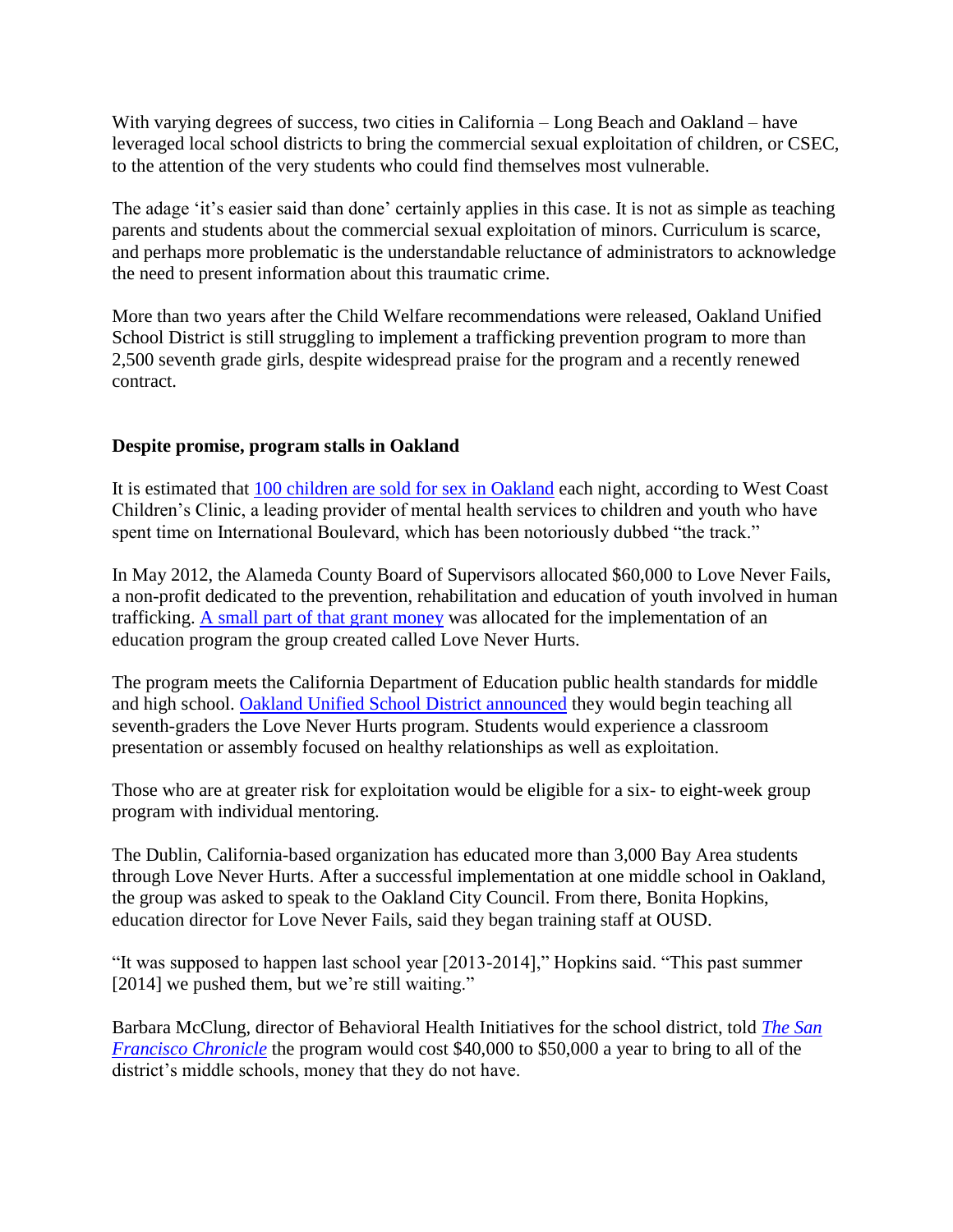In an email response to *The Chronicle of Social Change*, McClung said: "I regret that we do not have significant progress to report yet. We are still recruiting schools and working out implementation timelines. Delivering the program remains a priority but we are still in the early stages of preparation."

Meanwhile, Hopkins said Love Never Fails has been running the program without OUSD staff. Last fall they worked with ninth grade girls through an after-school program at Oakland High School.

"It's very important to get education out there to students and parents," she said "This population is real and very prevalent in the Bay Area. Prevention is the key."

## **Grassroots effort bears fruit in Long Beach**

It was 2011 when Barbara Hernandez approached the principal of her daughter's school and pitched the idea of providing some sort of education program for sixth grade girls on healthy relationships. The idea was that if young girls knew what a healthy relationship looked like, they would be less likely to fall into a relationship that could lead to sex trafficking.



Long Beach school board members and Los Angeles County Supervisor Don Knabe at YESS 2015. Photo credit: Crittenton Services for Children and Families

Often, pimps, or exploiters as they are also called, begin a relationship through romantic overtures. These ["Romeo pimps"](http://www.government.nl/issues/human-trafficking/romeo-pimps-loverboys) often give their "girlfriends" gifts and money, which is followed by isolation from friends and family as well as other control tactics like physical and emotional abuse. [For a host of reasons,](http://www.traffickingresourcecenter.org/sites/default/files/Understanding%20Victim%20Mindsets.pdf) many survivors of sex trafficking report they did not even realize it was happening, or if they did they did not have the resources to escape. Often, witnesses report, they have endured trauma that has impacted their self-esteem, which makes them more likely to accept such a patently unhealthy relationship.

"More than 90 percent of the time survivors have experienced a level of trauma, often multiple traumatic experiences," Hernandez said. "This really impacts the brain development, especially as a youth."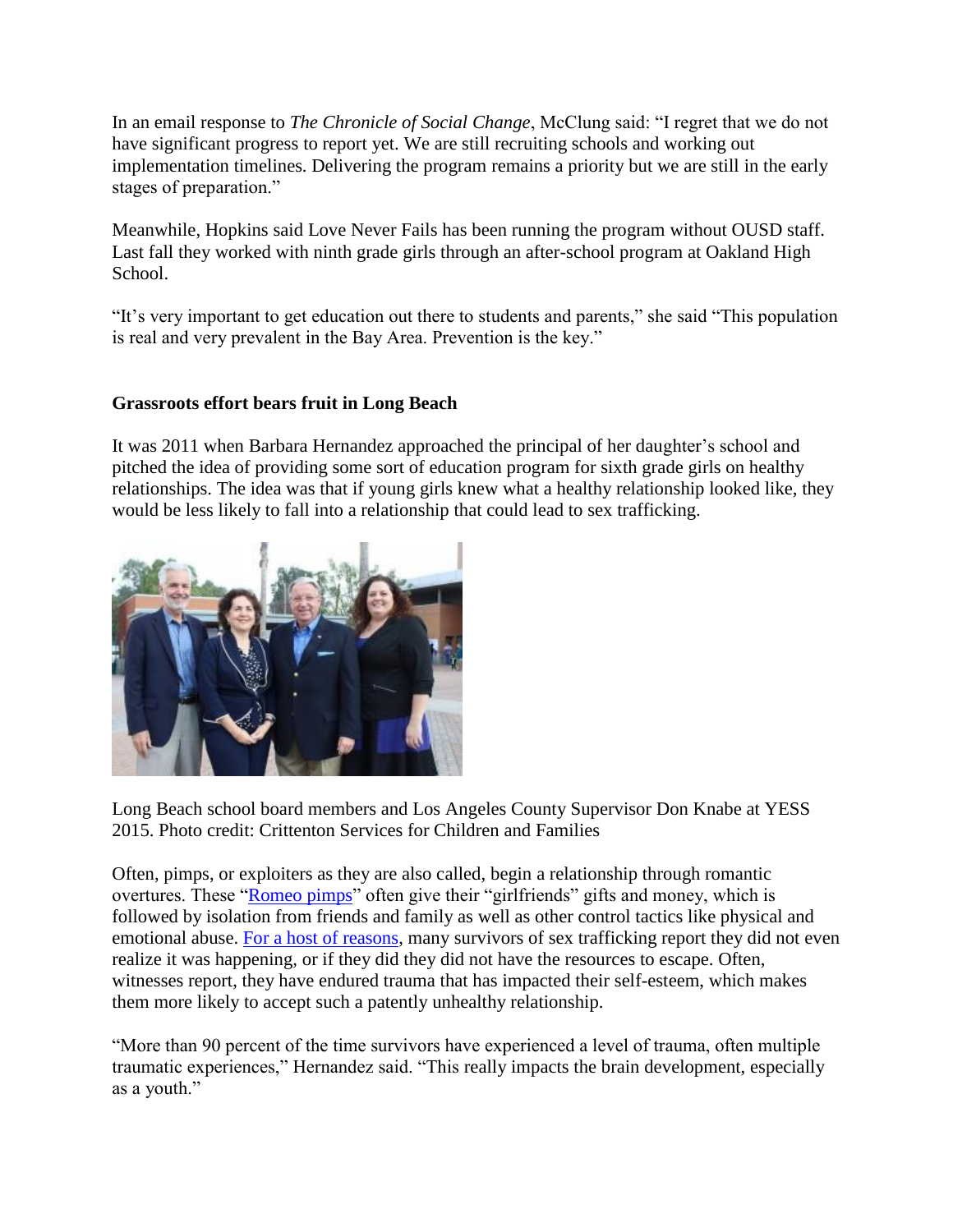Hernandez would know. She is the vice president of Community Based Services at Crittenton Services for Children and Families, a non-profit social services agency that works with commercially sexually exploited children. She has worked with minors in the child welfare system for more than 15 years.

According to a report published by the state's Child Welfare Council in 2012, it is estimated that between 50 and 80 percent of trafficked girls were in foster care. Most commercially sexually exploited children have a history of abuse and trauma prior to being victimized.

When Hernandez didn't get any traction with her daughter's principal, she decided to take her offer to the PTA.

"They were way more open and wanted training," she said.

Word spread and Hernandez began spending her evenings in school gyms all over Long Beach presenting what she calls "CSEC 101," which includes information on the subculture, language and data. She also has an extended version of the presentation that includes how the brain is impacted by trauma.

Last year, word got back to the Long Beach Unified School District School Board, which then asked for the training. Last month, a Youth Exploitation Safety Symposium, which was spawned in part from both the district's and parents' desire for more information, was attended by nearly 400 community members.

Hernandez said the superintendent of schools "gave us everything we asked for and more" for the event. The Long Beach Human Trafficking Task Force, Long Beach Unified School District and Long Beach PTA partnered to bring more than 80 organizations, workshops and speakers together with the goal to educate parents, students and teachers on human sex trafficking, safety and empowerment.

"We work daily with law enforcement and many community partners to keep our students and schools safe," said LBUSD Superintendent Christopher Steinhauser [in a press release.](http://crittentonsocal.org/long-beach-task-force-to-offer-symposium-on-protecting-youth-from-human-trafficking/) "As an extension of that work, we're partnering with the city's task force on this symposium, which will provide important information for students and parents. Our aim is to help prevent human trafficking through dialogue, education and increased awareness."

That is not to say there have not been challenges. Hernandez said when she does the training she sometimes hears parents say things such as "it doesn't happen here," or "my kid doesn't run around with those type of people."

"When they get through with the training it opens their eyes," she said.